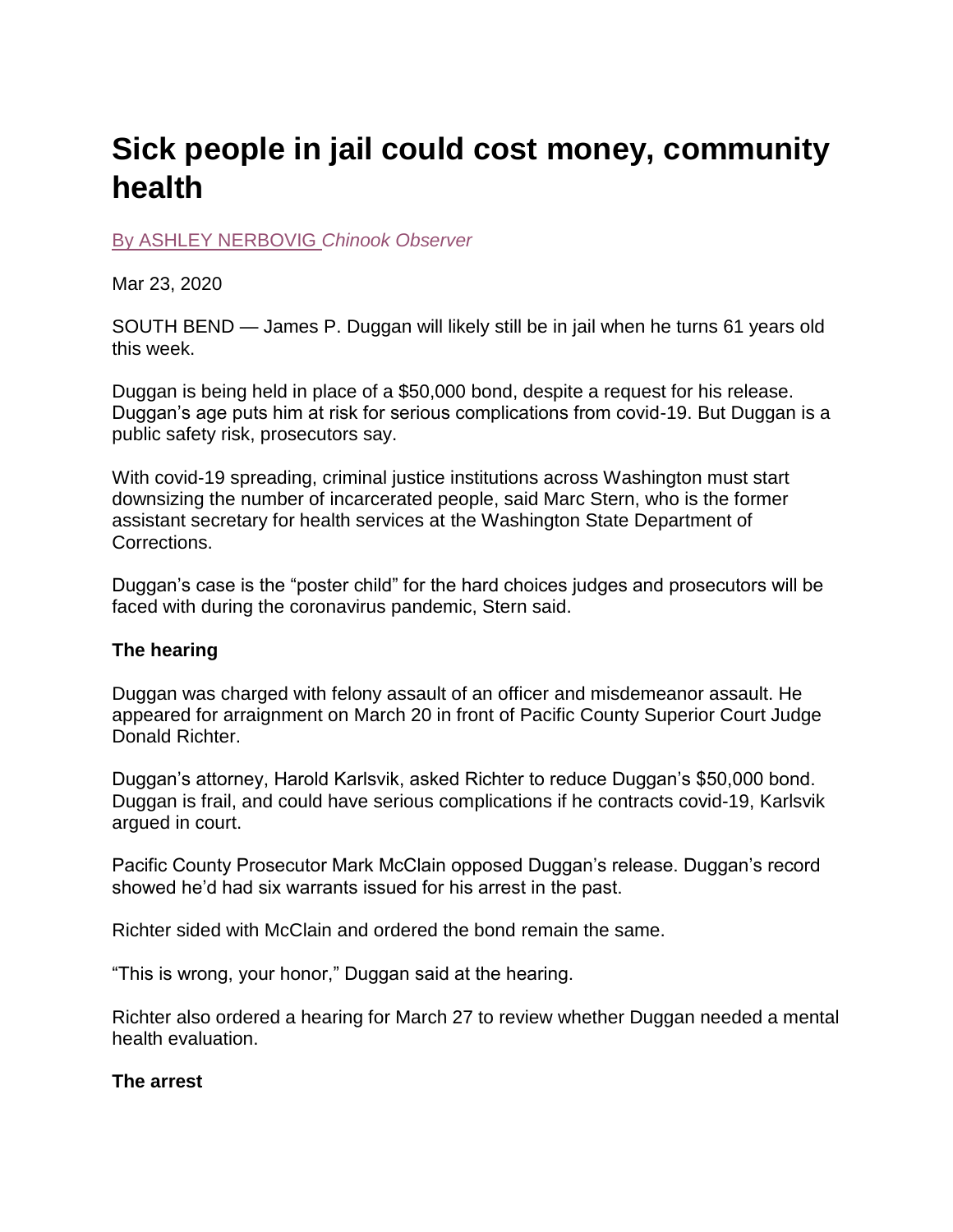Duggan was arrested at about 10 a.m. on March 14 by Long Beach Police, according to court documents. Duggan was dressed in hospital scrub pants and wearing a hospital style face mask. An officer saw Duggan allegedly punch another man near the Ilwaco Community Center, 120 First Ave. N., Ilwaco.

When the police officer intervened, Duggan allegedly pushed the officer and threatened to hurt him. He swore at the officer. He resisted arrest.

Duggan told the officer he was worried about coronavirus.

Earlier that day, a mental health professional at Ocean Beach Hospital had evaluated Duggan, according to court documents. Duggan's medical paperwork showed he did not have symptoms of covid-19.

### **The case to reduce cases**

After leaving the Washington State Department of Corrections, Sterns became a faculty member at the University of Washington School for Public Health. He has consulted with jails, prisons and federal agencies on issues related to public safety and public health.

"The citizen who says 'Let's worry about ourselves first and not worry about the people in jails because they committed crimes,' are short sighted," Stern said.

Disease that travels through the air and by touch can spread quicker through jails because people eat, sleep and shower near one another, Stern said. It endangers not just the jail's residents, but the jail's staff; such as corrections officers, cooks and health care providers.

Corrections officers may need to stay home, either because they or a family member contract the illness, Stern said. If the jail population stays the same, but there are fewer staff, it could present a danger to maintaining order and safety in the jail.

"We need to be prepared for that day," Stern said. "We've reduced the number, we need to reduce it further to match the staffing level."

Preventing people in jail from getting sick is also a matter of conserving resources, Stern said.

People in jail are more likely than the general population to have conditions, such as heart and lung disease, hypertension and diabetes, Stern said. People with these chronic diseases can have more severe reactions to covid-19, according to the Centers for Disease Control.

"The people in jail who are going to get sick, are going to get sicker than the average citizen," Stern said.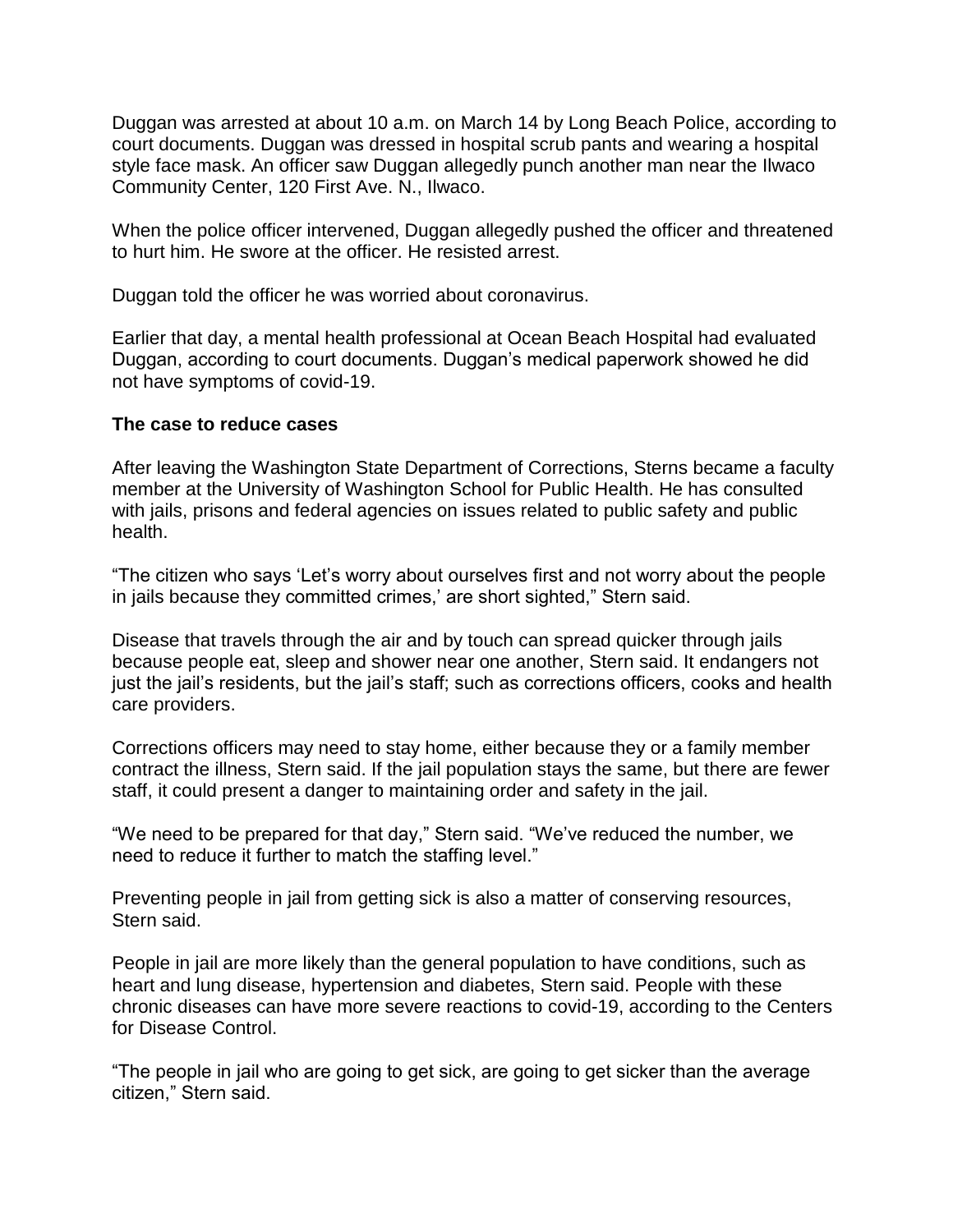The sicker a person is, the greater the chance that person requires hospitalization, Stern said.

The jail foots the majority of the medical bill for uninsured people in custody, said Patrick Matlock, chief criminal deputy for the Pacific County Sheriff's Office. The jail charges a medical fee but it isn't enough to cover most costs.

"Running a jail is not a lucrative business," Matlock said.

### **In the meantime**

Already, Pacific County is taking some steps to make the jail safer and shrink its population.

Duggan's case was one of a limited number heard by Richter during his criminal motions docket last week. Three days earlier, on March 17, Richter ordered many Superior Court cases suspended until after April 30. This was due to the public health emergency caused by covid-19.

For the same reason, Pacific County district courts suspended hearings until at least March 31.

Richter also expedited the process to request people be released from jail prior to trial.

The sheriff's office is doing what it can to socially distance in the jail and make it as sanitary as possible, Matlock said. Fewer people are being booked into the jail, after the state put a hold on sending people with active warrants back to the counties seeking them, Matlock said.

The jail is also not allowing visitors at this time and Sheriff Robin Souvenir paused a program allowing people to serve out jail time on the weekends. He is encouraging officers to handle as many calls by phone as possible.

Long Beach Police Chief Flint Wright said his officers are under similar instructions and are avoiding pulling people over for minor traffic infractions, unless the person is posing a danger to the public.

#### **Groups push governor for action**

In a March 16 letter to Inslee and the Washington Department of Corrections the ACLU of Washington, Columbia Legal Services and 12 other allied organizations advocated reducing jail populations in light of covid-19.

The groups recommended Inslee release aging and medically compromised people, and those who are within six months of their release date. The letter also called for